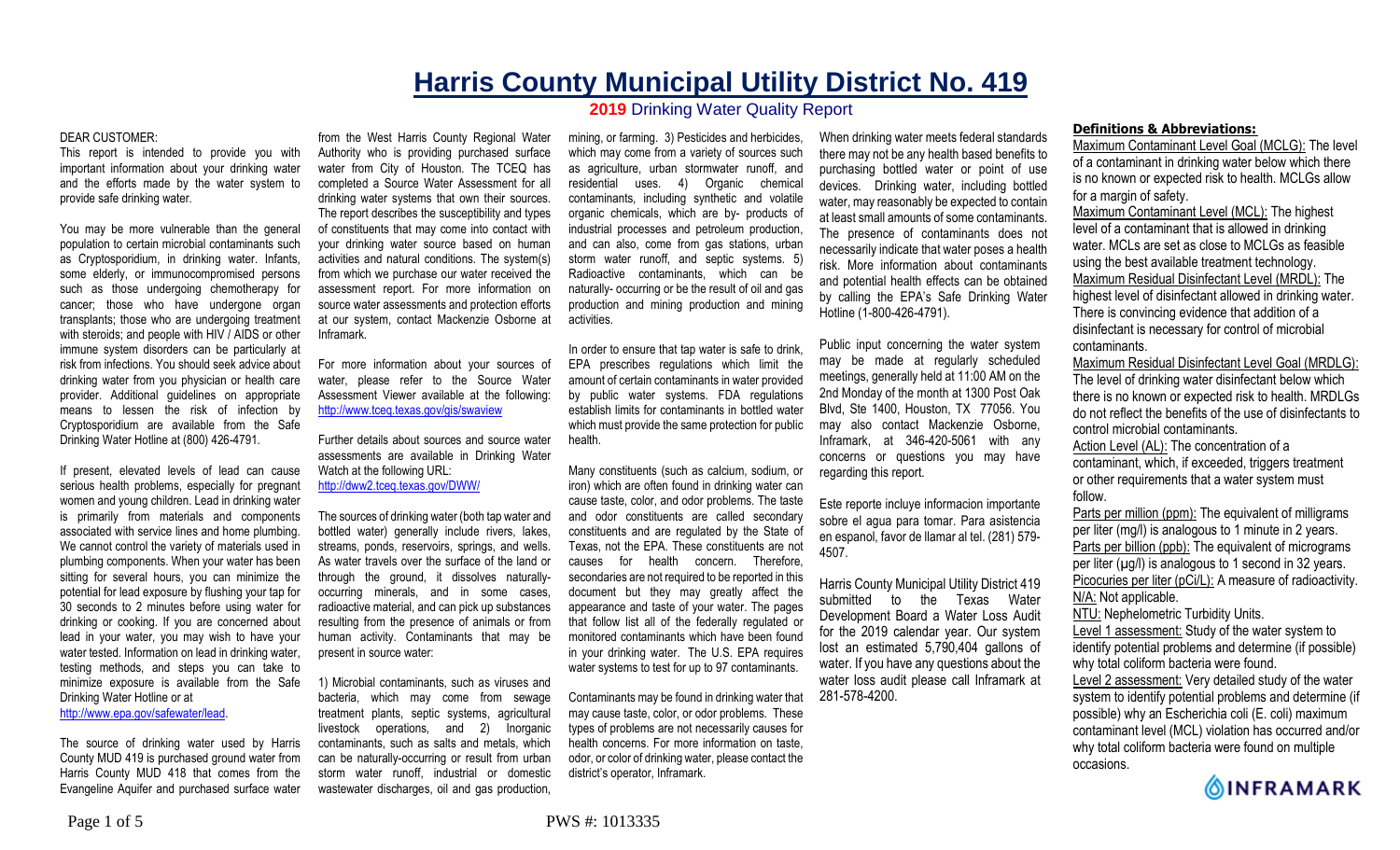| <b>Substance</b>                                      | Unit<br><b>of</b><br><b>Measure</b> | Year | <b>MCL</b>                         | Average<br>Level<br><b>Detected</b>  | Minimum - Maximum<br>Level<br><b>Detected</b>                   | <b>MCLG</b>  | In.<br>Compliance   | <b>Typical Sources</b>                                                                                     |  |  |
|-------------------------------------------------------|-------------------------------------|------|------------------------------------|--------------------------------------|-----------------------------------------------------------------|--------------|---------------------|------------------------------------------------------------------------------------------------------------|--|--|
| Inorganic Contaminants (Regulated at the Water Plant) |                                     |      |                                    |                                      |                                                                 |              |                     |                                                                                                            |  |  |
| Nitrate                                               | ppm                                 | 2019 | 10                                 | 0.57                                 | $0.57 - 0.57$                                                   | 10           | Yes                 | Runoff from fertilizer use; leaching from septic tanks, sewage; erosion of natural deposits.               |  |  |
| <b>Disinfectant Byproducts</b>                        |                                     |      |                                    |                                      |                                                                 |              |                     |                                                                                                            |  |  |
| Haloacetic Acids (HAA5)                               | ppb                                 | 2019 | 60                                 | 5.1                                  | $0 - 10.2$                                                      | $\mathbf 0$  | <b>Yes</b>          | By-product of drinking water disinfection.                                                                 |  |  |
| <b>Total Trihalomethanes</b>                          | ppb                                 | 2019 | 80                                 | 10.2                                 | $4.9 - 15.5$                                                    | $\mathbf 0$  | <b>Yes</b>          | By-product of drinking water disinfection.                                                                 |  |  |
| <b>Substance</b>                                      | Unit<br><b>of</b><br><b>Measure</b> | Year | <b>MRDL</b>                        | Average<br>Level<br><b>Detected</b>  | Minimum - Maximum<br>Level<br><b>Detected</b>                   | <b>MRDLG</b> | $\ln$<br>Compliance | <b>Typical Sources</b>                                                                                     |  |  |
| <b>Maximum Residual Disinfectant Level</b>            |                                     |      |                                    |                                      |                                                                 |              |                     |                                                                                                            |  |  |
| <b>Chlorine Residual</b>                              | ppm                                 | 2019 | 4.0                                | 2.82                                 | $2.33 - 3.27$                                                   | 4.0          | Yes                 | Water additive used to control microbes.                                                                   |  |  |
| <b>Substance</b>                                      | Unit<br>οf<br><b>Measure</b>        | Year | 90th<br><b>Percentile</b><br>Value | <b>EPA</b><br><b>Action</b><br>Level | <b>Number of</b><br><b>Results above</b><br><b>Action Level</b> | <b>MCLG</b>  | In<br>Compliance    | <b>Typical Sources</b>                                                                                     |  |  |
| <b>Lead and Copper (Regulated at Customers Tap)</b>   |                                     |      |                                    |                                      |                                                                 |              |                     |                                                                                                            |  |  |
| Lead                                                  | ppb                                 | 2017 | 3                                  | 15                                   | $\mathbf 0$                                                     | 0            | <b>Yes</b>          | Corrosion of household plumbing systems; erosion of natural deposits.                                      |  |  |
| Copper                                                | ppm                                 | 2017 | 0.11                               | 1.3                                  | $\mathbf 0$                                                     | 1.3          | <b>Yes</b>          | Corrosion of household plumbing systems, erosion of natural deposits; leaching from wood<br>preservatives. |  |  |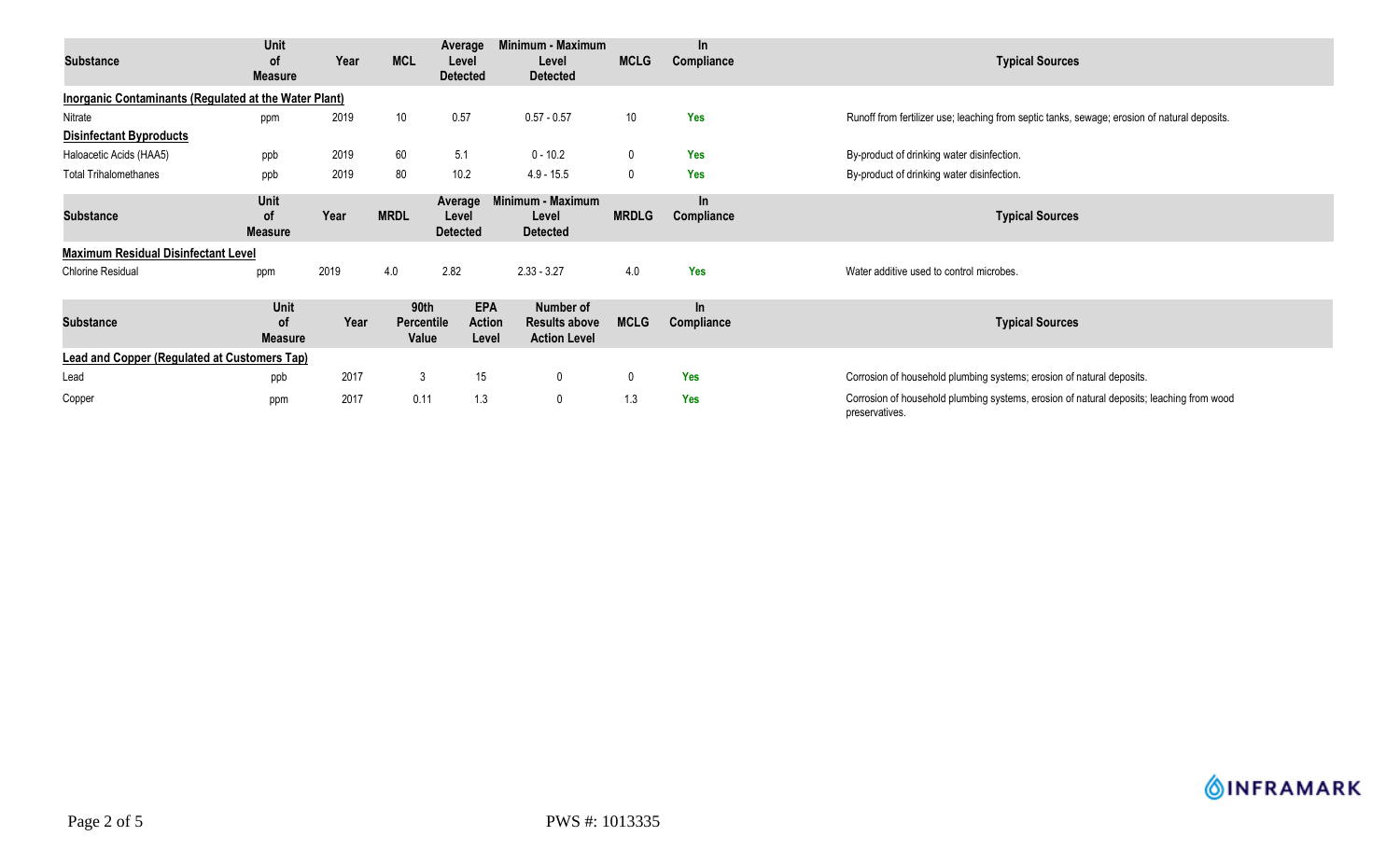## **Our Water Supply System Received Water From City of Houston due to Surface Water Agreement with the West Harris County Regional Water Authority Water Quality Results are Listed Below**

| <b>Substance</b>                                                          | Unit<br>0f     | Year | <b>MCL</b>     | Average<br>Level | Minimum - Maximum<br>Level | <b>MCLG</b>    | In.<br>Compliance | <b>Typical Sources</b>                                                                                                                                                                                                         |
|---------------------------------------------------------------------------|----------------|------|----------------|------------------|----------------------------|----------------|-------------------|--------------------------------------------------------------------------------------------------------------------------------------------------------------------------------------------------------------------------------|
|                                                                           | <b>Measure</b> |      |                | <b>Detected</b>  | <b>Detected</b>            |                |                   |                                                                                                                                                                                                                                |
| Radioactive Contaminants (Regulated at the Water Plant)                   |                |      |                |                  |                            |                |                   |                                                                                                                                                                                                                                |
| Uranium                                                                   | ug/L           | 2019 | 30             | 3                | $3 - 3$                    | $\mathbf{0}$   | <b>Yes</b>        | Erosion of natural deposits.                                                                                                                                                                                                   |
| Gross Alpha                                                               | pCi/L          | 2019 | 15             | 4                | $4 - 4$                    | 0              | Yes               | Erosion of natural deposits.                                                                                                                                                                                                   |
| <b>Synthetic Organic Contaminants Including Pesticides and Herbicides</b> |                |      |                |                  |                            |                |                   |                                                                                                                                                                                                                                |
| Simazine                                                                  | ppb            | 2019 | 4              | 0.1              | $0 - 0.16$                 |                | <b>Yes</b>        | Herbicide runoff.                                                                                                                                                                                                              |
| Atrazine                                                                  | ppb            | 2019 | 3              | 0.13             | $0 - 0.2$                  | 3              | Yes               | Runoff from herbicide used on row crops.                                                                                                                                                                                       |
| <b>Unregulated Contaminants</b>                                           |                |      |                |                  |                            |                |                   |                                                                                                                                                                                                                                |
| Bromoform                                                                 | ppb            | 2019 | N/A            | 1.7              | $0 - 3.7$                  | N/A            | Yes               | By-product of drinking water disinfection.                                                                                                                                                                                     |
| Bromodichloromethane                                                      | ppb            | 2019 | N/A            | 4.88             | $1.2 - 8.2$                | N/A            | <b>Yes</b>        | By-product of drinking water disinfection.                                                                                                                                                                                     |
| Dibromochloromethane                                                      | ppb            | 2019 | N/A            | 1.4              | $0 - 3.3$                  | N/A            | <b>Yes</b>        | By-product of drinking water disinfection.                                                                                                                                                                                     |
| Chloroform                                                                | ppb            | 2019 | N/A            | 16.95            | $1.1 - 32$                 | N/A            | <b>Yes</b>        | By-product of drinking water disinfection.                                                                                                                                                                                     |
| regulation is warranted.                                                  |                |      |                |                  |                            |                |                   | Unregulated contaminants are those for which EPA has not established drinking water standards. The purpose of unregulated contaminant monitoring is to assist EPA in determining the occurrence of unregulated contaminants in |
| <b>Inorganic Contaminants (Regulated at the Water Plant)</b>              |                |      |                |                  |                            |                |                   |                                                                                                                                                                                                                                |
| Arsenic                                                                   | ppb            | 2019 | $10\,$         | 3.43             | $0 - 8$                    | $\mathbf 0$    | Yes               | Erosion of natural deposits; runoff from orchards; runoff from glass, and electronics production<br>wastes.                                                                                                                    |
| Barium                                                                    | ppm            | 2019 | $\overline{2}$ | 0.18             | $0.0226 - 0.4$             | $\overline{2}$ | Yes               | Discharge of drilling wastes; discharge from metal refineries; erosion of natural deposits.                                                                                                                                    |
| Chromium                                                                  | ppb            | 2019 | 100            | 8.9              | $0 - 14.3$                 | 100            | Yes               | <b>Natural Erosion</b>                                                                                                                                                                                                         |
| Selenium                                                                  | ppb            | 2019 | 50             | 4.87             | $0 - 12.9$                 | 50             | <b>Yes</b>        | Erosion of natural deposits.                                                                                                                                                                                                   |
| Nitrate                                                                   | ppm            | 2019 | 10             | 0.26             | $0 - 1.02$                 | 10             | <b>Yes</b>        | Runoff from fertilizer use; leaching from septic tanks, sewage; erosion of natural deposits.                                                                                                                                   |
| Fluoride                                                                  | ppm            | 2019 | $\overline{4}$ | 0.27             | $0 - 0.74$                 |                | Yes               | Erosion of natural deposits; water additive which promotes strong teeth; discharge from fertilizer and<br>aluminum factories.                                                                                                  |
| Cyanide                                                                   | ppb            | 2019 | 200            | 32.22            | $0 - 80$                   | 200            | Yes               | Discharge from plastic and fertilizer factories; discharge from steel/metal factories.                                                                                                                                         |
| <b>Turbidity</b>                                                          |                |      |                |                  |                            |                |                   |                                                                                                                                                                                                                                |
| Turbidity                                                                 | <b>NTU</b>     | 2019 |                | 0.25             | $0.06 - 0.52$              | N/A            | <b>Yes</b>        | Soil runoff                                                                                                                                                                                                                    |

Turbidity has no health effects. However, turbidity can interfere with disinfection and provide a medium for microbial growth. Turbidity may indicate the presence of disease-causing organisms. These organisms include bacte symptoms such as nausea, cramps, diarrhea and associated headaches.

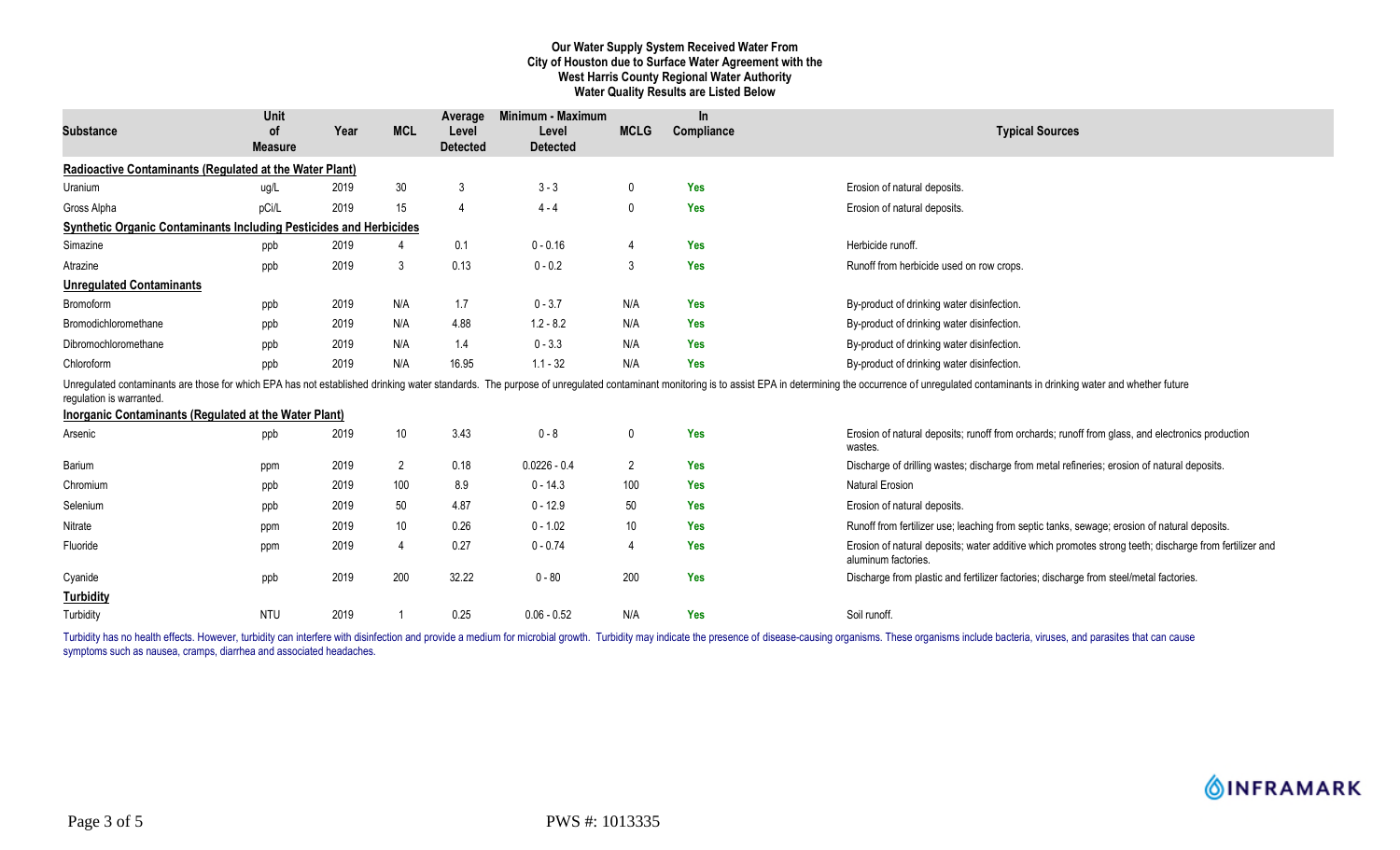### **Our Water Supply System Received Water From West Harris County Regional Water Authority due to Surface Water Agreement Water Quality Results are Listed Below**

| <b>Substance</b>                                      | Unit<br>0f<br><b>Measure</b> | Year | <b>MCL</b>      | Average<br>Level<br><b>Detected</b> | Minimum - Maximum<br>Level<br><b>Detected</b> | <b>MCLG</b>     | $\ln$<br>Compliance     | <b>Typical Sources</b>                                                                       |  |
|-------------------------------------------------------|------------------------------|------|-----------------|-------------------------------------|-----------------------------------------------|-----------------|-------------------------|----------------------------------------------------------------------------------------------|--|
| Inorganic Contaminants (Regulated at the Water Plant) |                              |      |                 |                                     |                                               |                 |                         |                                                                                              |  |
| Nitrate                                               | ppm                          | 2019 | 10 <sup>°</sup> | 0.27                                | $0.27 - 0.27$                                 | 10 <sup>°</sup> | Yes                     | Runoff from fertilizer use; leaching from septic tanks, sewage; erosion of natural deposits. |  |
| Nitrite                                               | ppm                          | 2015 |                 | 0.03                                | $0.03 - 0.03$                                 |                 | <b>Yes</b>              | <b>Natural Erosion</b>                                                                       |  |
| <b>Disinfectant Byproducts</b>                        |                              |      |                 |                                     |                                               |                 |                         |                                                                                              |  |
| Haloacetic Acids (HAA5)                               | ppb                          | 2018 | 60              | 17.5                                | $17.5 - 17.5$                                 | 0               | Yes                     | By-product of drinking water disinfection.                                                   |  |
| <b>Total Trihalomethanes</b>                          | ppb                          | 2018 | 80              | 27.3                                | $27.3 - 27.3$                                 |                 | Yes                     | By-product of drinking water disinfection.                                                   |  |
| <b>Substance</b>                                      | Unit<br>οf<br><b>Measure</b> | Year | <b>MRDL</b>     | Average<br>Level<br><b>Detected</b> | Minimum - Maximum<br>Level<br><b>Detected</b> | <b>MRDLG</b>    | <b>In</b><br>Compliance | <b>Typical Sources</b>                                                                       |  |
| <b>Maximum Residual Disinfectant Level</b>            |                              |      |                 |                                     |                                               |                 |                         |                                                                                              |  |
| Chlorine Residual                                     | ppm                          | 2019 | 4.0             | 3.42                                | $3.18 - 3.7$                                  | 4.0             | <b>Yes</b>              | Water additive used to control microbes.                                                     |  |